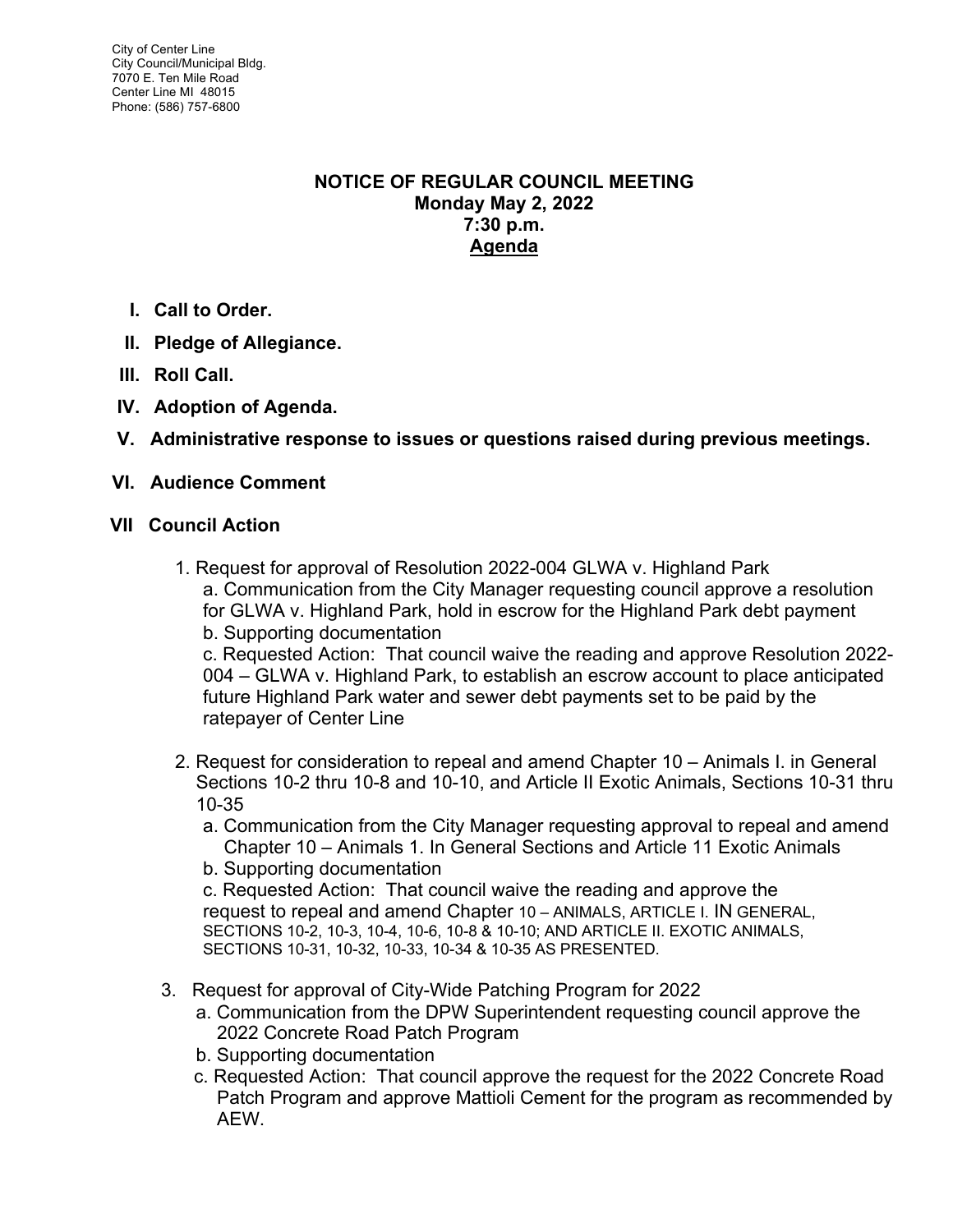- 4. Request of approval to add \$9,900 to the 2020 CCTV Sanitary Sewer Project
	- a. Communication from the DPW Superintendent requesting council approve the additional \$9,900 to the 2020 CCTV Sanitary Sewer Project
	- b. Supporting documentation
	- c. Requested Action: That council approve the additional \$9,900 to the 2020 CCTV Sanitary Sewer Project to have the remaining section of the sewer pipe cleaned.
- 5. Additional payment to Yeo & Yeo for the audit.
	- a. Communication from the Finance Director to deny or approve additional payment to Yeo & Yeo
	- b. Supporting documentation
	- c. Requested Action: That council deny or approve the additional \$5,000 payment to Yeo & Yeo
- **VIII. Consent Agenda (All items under the consent agenda are considered routine by Mayor and Council and will be approved by one motion unless a Council Member or audience requests that the item be removed and added on as a separate agenda item).**
	- 1. Vouchers for month of April
		- a. Communication from the City Manager requesting council approve the vouchers for the month of April 2022
		- b. Supporting documentation
		- c. Requested Action: Accept, place on file, and the recommendation be carried out
	- 2. Minutes
		- a. Communication from the City Manager requesting council approve the April 4, 2022, regular council meeting minutes
		- b. Supporting documentation
		- c. Requested Action: Accept, place on file, and the recommendation be carried out
	- 3. Request for approval of overnight stay for MI Association Chief of Police Conference a. Communication from the Public Safety Director requesting council approve an overnight stay for the MI Association Chief of Police Summer Conference
		- b. Supporting documentation
		- c. Requested Action: Accept, place on file, and the recommendation be carried out
	- 4. Request for approval of 313 MI Ventures HOD MMFL Provisioning Center
		- a. Communication from the City Manager requesting council approve the request for 313 MI Ventures – HOD – MMFL Provisioning Center
		- b. Supporting documentation
		- c. Requested Action: Accept, place on file, and the recommendation be carried out
	- 5. Request for approval of 313 MI Ventures HOD Retail permit
		- a. Communication from the City Manager requesting council approve the request for 313 Ventures for a retailer for adult use
		- b. Supporting documentation
		- c. Requested Action: Accept, place on file, and the recommendation be carried out